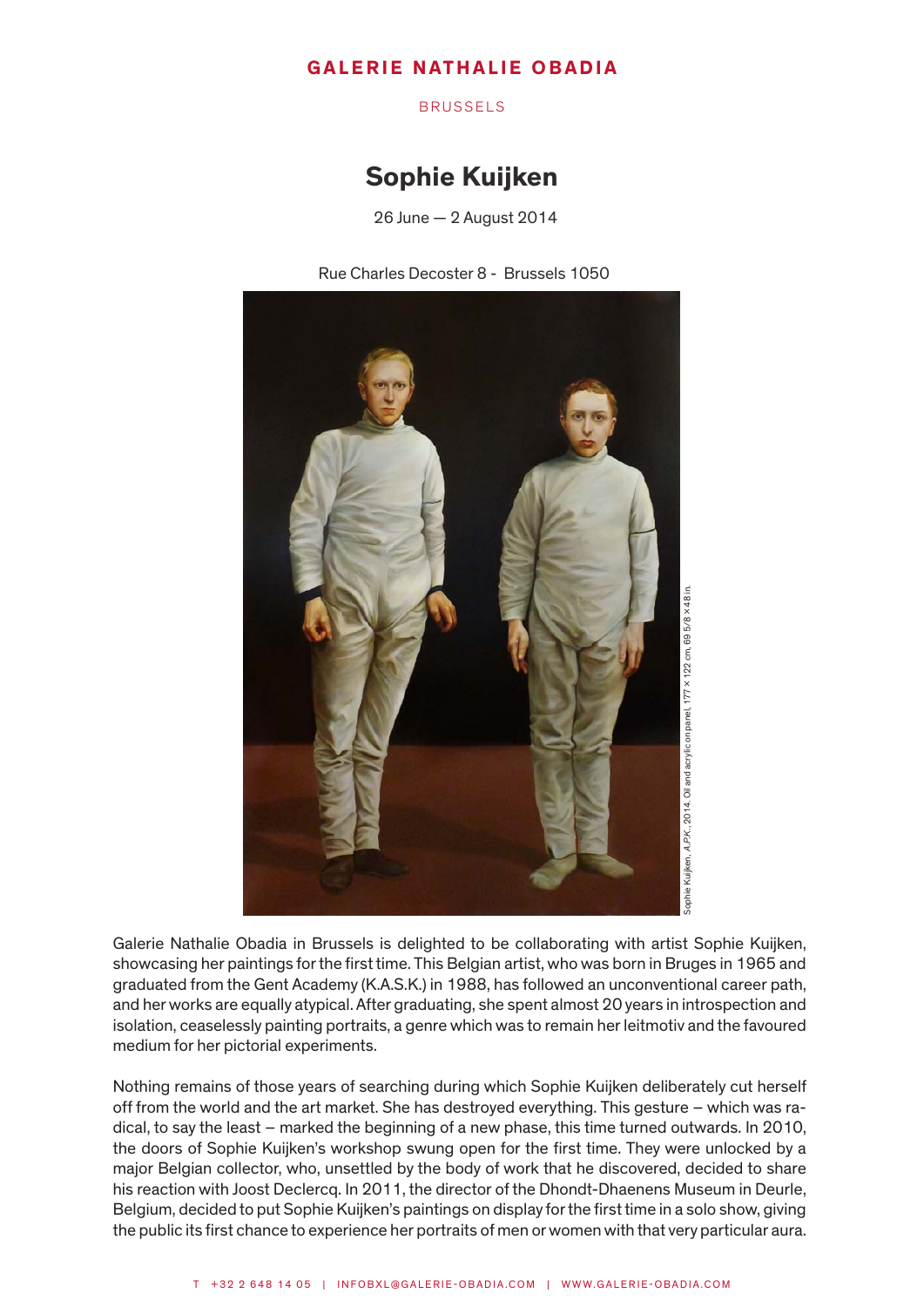### BRUSSELS

The strangeness radiated by Sophie Kuijken's portraits comes from the actual method used by the artist, who composes her models from images selected on the internet. She conducts her on-line searches using key words: a name, a place, a number. This yields a gallery of individuals whose anonymity she cultivates by blending them together. The effigies resulting from this random mixing process no longer have anything in common with their original models. This makes the painted portraits a kind of 'visual recycling', far removed from any formal reality, despite the impression of verism that they convey.

Sophie Kuijken's upbringing in a family of classical musicians makes the notion of verism resonate all the more in her work. While this Italian artistic movement from the late 19th century strove to transpose French naturalism (Balzac, Zola, Maupassant) and its study of society and human psychology, both in music and in painting, Sophie Kuijken is intent on transposing her own vision of the human condition in her paintings.



Sophie Kuijken, *N.R.*, 2014. Oil and acrylic on panel,  $74 \times 60,5$  cm, 29 1/8  $\times$  23 7/8 in.

Her works become her own experimental novel. It is as if, by dint of introspective retrenchments, Sophie Kuijken is handing us the very essence of Being (its passions, its doubts, its intellectual questioning, its follies, its drama and its comedy) through her portraits of such disconcerting oddness.

The transposition of the digital images to the wooden medium involves the lengthy, patient juxtaposition of coats of oil and acrylic paints. The layering of the materials, and the application of glazes covered by a varnish, generate deliberate morphological distortions like those used by the mannerist painters of the Renaissance, a practice extended into the 19th century by Jean-Auguste Dominique Ingres (1780-1867), who added some extra vertebrae to his famous Odalisque, thereby enhancing the elegance of the anatomically rigorous line.

Sophie Kuijken's pictorial approach is not

too dissimilar to that of the French master in the sense that she, in her turn, concentrates on the pure visual experience ahead of any other sculptural imperative. The neutral background of her portraits, their tight framing, usually from the waist up, and the powerful chiaroscuro which models and animates her figures, may also be seen as a personal evocation of the art of Caravaggio.

Her portraits can take several months to design, with Sophie Kuijken repeating the same gestures until she achieves a form of 'mental abstraction' which she likens to the 'purity of a sound', a musical metaphor which is hardly surprising given that her family is made up of internationally renowned musicians. Her reinvented portraits are inhabited by a magnetic presence given an exalted quality by the unfathomably profound expressions of the characters she depicts. When their huge dark eyes meet ours, they strike an immediate chord with our hearts and minds.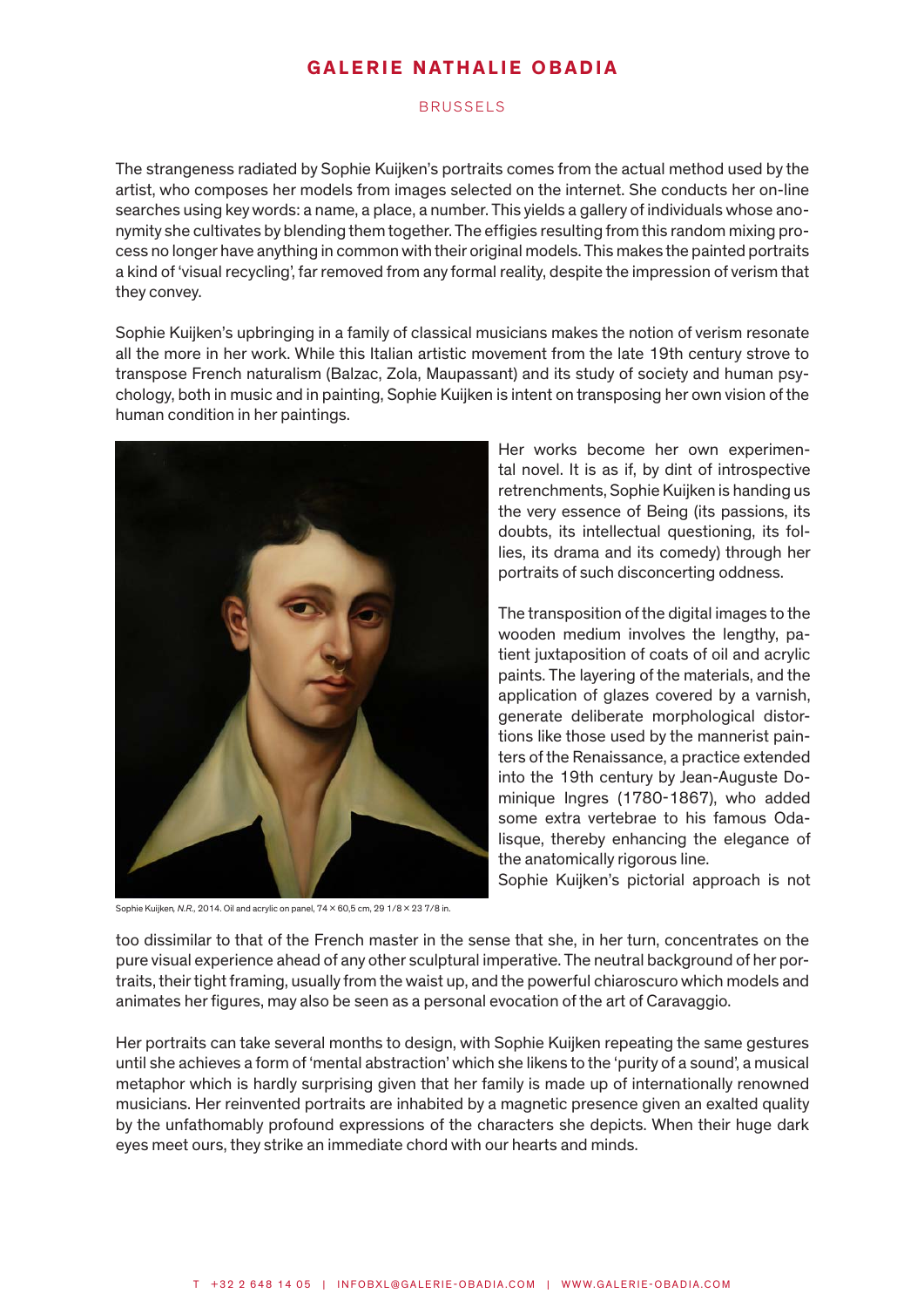#### BRUSSELS



Sophie Kuijken, G.K.A.M, 2014. Oil and acrylic on canvas, 108 × 230 cm, 42 1/2 × 90 1/2 in.

Sophie Kuijken was born in Bruges in 1965 and lives and works in Willebringen, near Louvain, in Belgium.

In 2011, the Dhondt-Dhaenens Museum in Deurle, Belgium, introduced her to the public with her first one-woman show (catalogue).

In 2012 in Antwerp and in 2013 in Knokke, the Geukens & De Vil gallery staged her first 2 solo shows.

In 2013, Sophie Kuijken participated in the 'XXH' group show at the Dr. Guislain Museum in Gent (Belgium).

In 2014, the Fondation Francès, in Senlis (France), invited Sophie Kuijken to its 'Vestige' group show (until 30 August 2014).

In March 2015, the Cultural Centre in Maasmechelen (province of Limburg, Belgium) will host her second solo show. A catalogue will be published on that occasion.

For further informations, please contact Constance Dumas constance.dumas@galerie-obadia.com - + 32 (0) 2 648 14 05 / + 32 (0) 477 93 44 63

Galerie Nathalie Obadia Brussels

Sophie Kuijken 26 June - 02 August Opening 26 June

Ricardo Brey 10 September - 25 October 2014 Opening 10 September

Michael DeLucia 6 November - 27 December 2014 Opening 6 November

Galerie Nathalie Obadia Paris Cloître Saint-Merri

Laure Prouvost 18 September - 31 Octobrer 2014 Opening 18 September

Luc Delahaye 13 November - 17 January 2015 Opening 13 November

Galerie Nathalie Obadia Paris Bourg-Tibourg

Xu Zhen by MadeIn Company 24 May- 25 July 2014

Mickalene Thomas 11 September - October 2014 Opening 11 September

Guillaume Bresson 5 November - 24 Décember 2014 Opening 5 November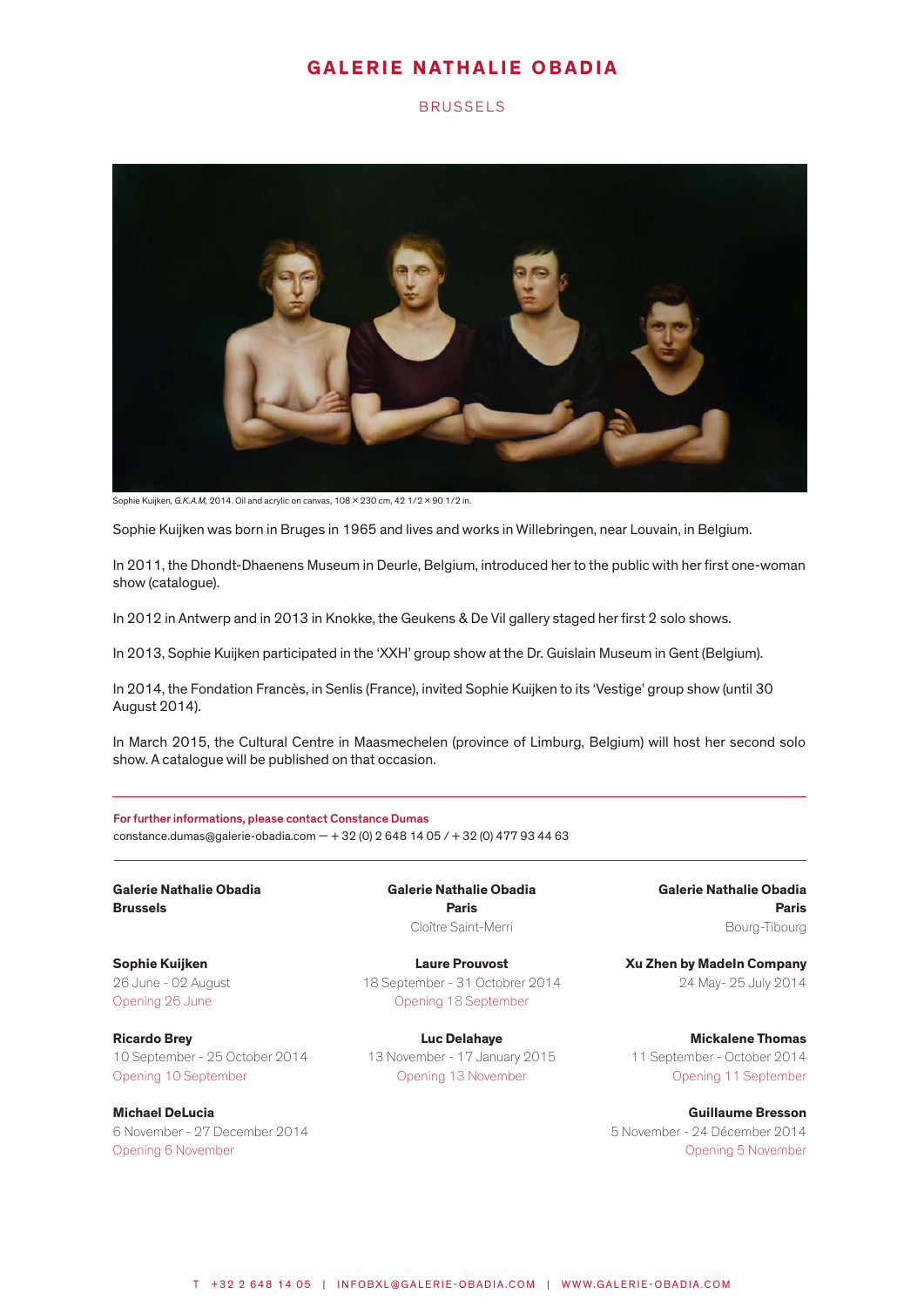BRUXELLES

# Sophie Kuijken

26 Juin — 2 Août 2014

Rue Charles Decoster 8 - Bruxelles 1050



La Galerie Nathalie Obadia Bruxelles est très heureuse d'exposer les peintures de Sophie Kuijken à l'occasion de sa première collaboration avec l'artiste. Atypiques sont le parcours et les œuvres de cette artiste belge, née à Bruges en 1965, et formée à l'Académie de Gand (K.A.S.K) dont elle sort diplômée en 1988. S'en suit alors une période d'introspection et d'isolement qui durera près de 20 ans pendant lesquels l'artiste peint, sans relâche, des portraits, genre qui restera son leitmotiv et le support favori de ses expérimentations picturales.

De ses années de recherches où Sophie Kuijken se coupe volontairement du monde et du marché de l'art, il ne reste rien. L'artiste a tout détruit. Ce geste, pour le moins radical, annonçait une nouvelle étape, cette fois-ci tournée vers l'extérieur. En 2010, s'ouvrent pour la première fois les portes de l'atelier de Sophie Kuijken. Le sésame revient à un important collectionneur belge, qui, troublé par l'œuvre qu'il découvre, décide de partager son émotion avec Joost Declercq. En 2011, le directeur du Musée Dhondt-Dhaenens (Deurle, Belgique) décide de montrer pour la première fois les peintures Sophie Kuijken en lui consacrant une exposition personnelle qui révèle au public l'existence de ses portraits d'hommes ou de femmes à l'aura si particulière.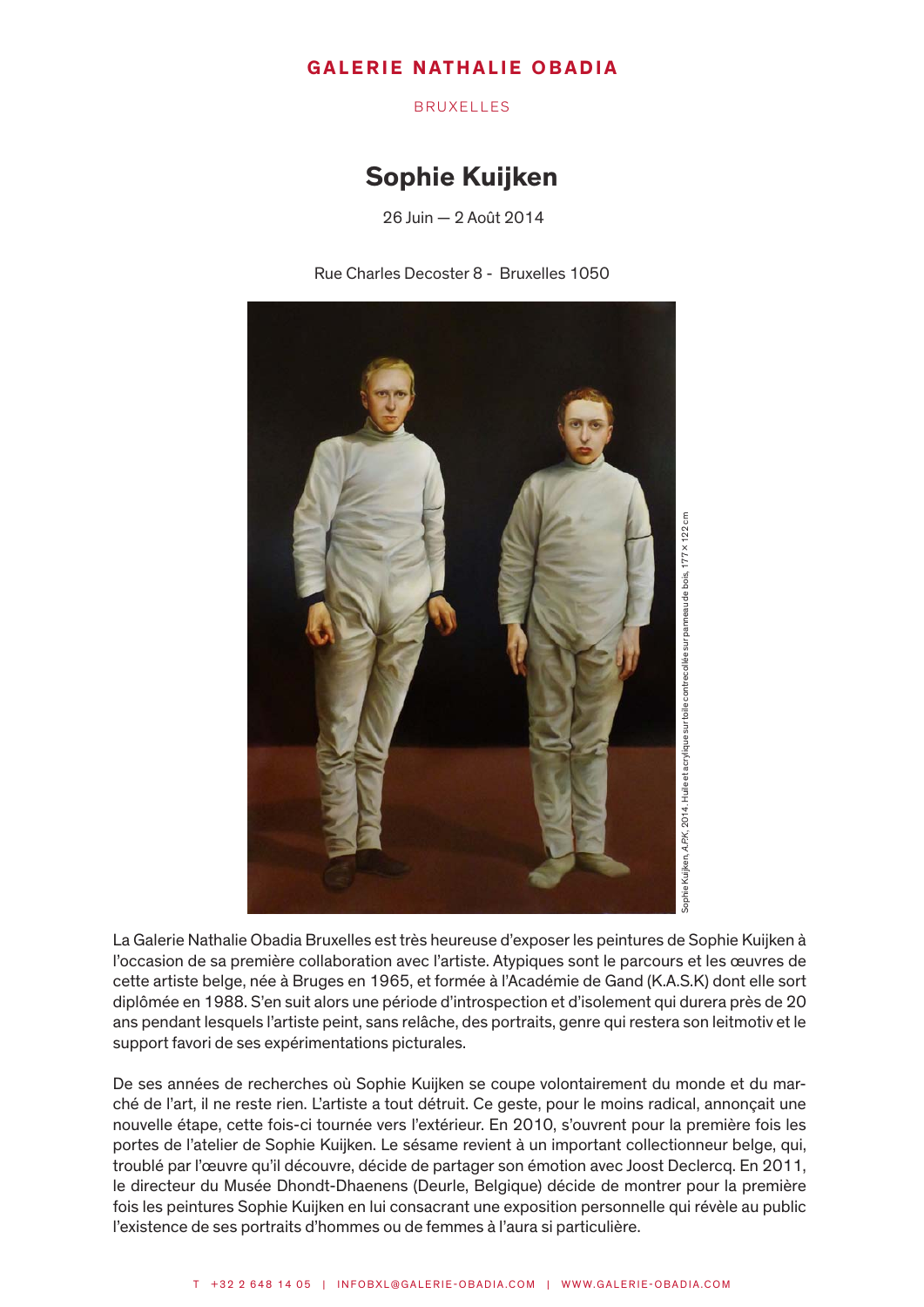#### BRUXELLES

L'étrangeté qui se dégage des portraits de Sophie Kuijken vient de la méthode même de l'artiste qui compose ses modèles à partir d'images sélectionnées sur Internet. La recherche informatique s'effectue par mots-clefs : un nom, un lieu, un nombre. En ressort une galerie d'individus dont elle cultive l'anonymat en les compilant entre eux. Les effigies, nées de ce mixage aléatoire, n'ont plus rien en commun avec leurs modèles d'origine. Les portraits peints procèdent donc d'un « recyclage visuel » éloigné de toute réalité formelle, malgré l'impression de vérisme qu'ils dégagent.

Issue d'une famille de musiciens classiques, la notion de vérisme fait d'autant plus écho dans l'œuvre de Sophie Kuijken. Alors que ce mouvement artistique italien de la fin du 19ème siècle tentait de transposer le naturalisme français (Balzac, Zola, Maupassant) et son étude de la société et de la psychologie humaine, aussi bien en musique qu'en peinture, l'artiste belge, elle, transpose dans ses peintures sa vision de la condition humaine.



Sophie Kuijken, N.R, 2014. Huile et acrylique sur panneau, 74 × 60,5 cm.

Ses œuvres deviennent son propre roman expérimental. Comme si, à force de retranchements introspectifs, Sophie Kuijken nous livrait l'essence même de l'Être (ses passions, ses doutes, ses questionnements intellectuels, ses folies, son drame comme sa comédie) à travers ses portraits d'une singularité déconcertante.

La transposition des images numériques au support sur bois s'effectue selon une longue et patiente juxtaposition de couches de peinture à l'huile et à l'acrylique. L'empilement des matières, et l'apposition de glacis que recouvre un vernis, génèrent des déformations morphologiques volontaires telles qu'en usaient les peintres maniéristes de la Renaissance. Une pratique prolongée au 19ème siècle par Jean-Auguste Dominique Ingres (1780-1867) qui ajouta des vertèbres à sa célèbre Odalisque, favorisant ainsi l'élégance de la ligne à la rigueur anatomique.

La démarche picturale de Sophie Kuijken n'est pas éloignée de celle du maître français en ce sens qu'elle privilégie, à son tour, l'expérience visuelle pure sur toute autre exigence plastique. Le fond neutre de ses portraits, leur cadrage serré, le plus souvent à mi-corps, et le puissant clair-obscur qui modèle et anime ses figures, peut aussi être vu comme une évocation personnelle de l'art du Caravage.

La conception des portraits peut prendre plusieurs mois, Sophie Kuijken répétant les mêmes gestes jusqu'à atteindre une forme d' « abstraction mentale » qu'elle compare à la « pureté d'un son ». Une métaphore musicale qui n'étonnera guère quand on sait que la famille de l'artiste est composée de musiciens d'envergure internationale. Ses portraits réinventés sont habités par une présence magnétique exaltée par le jeu des regards d'une profondeur insondable. Quand leurs grands yeux noirs plongent dans les nôtres, ils nous touchent d'un trait au cœur et à l'esprit.